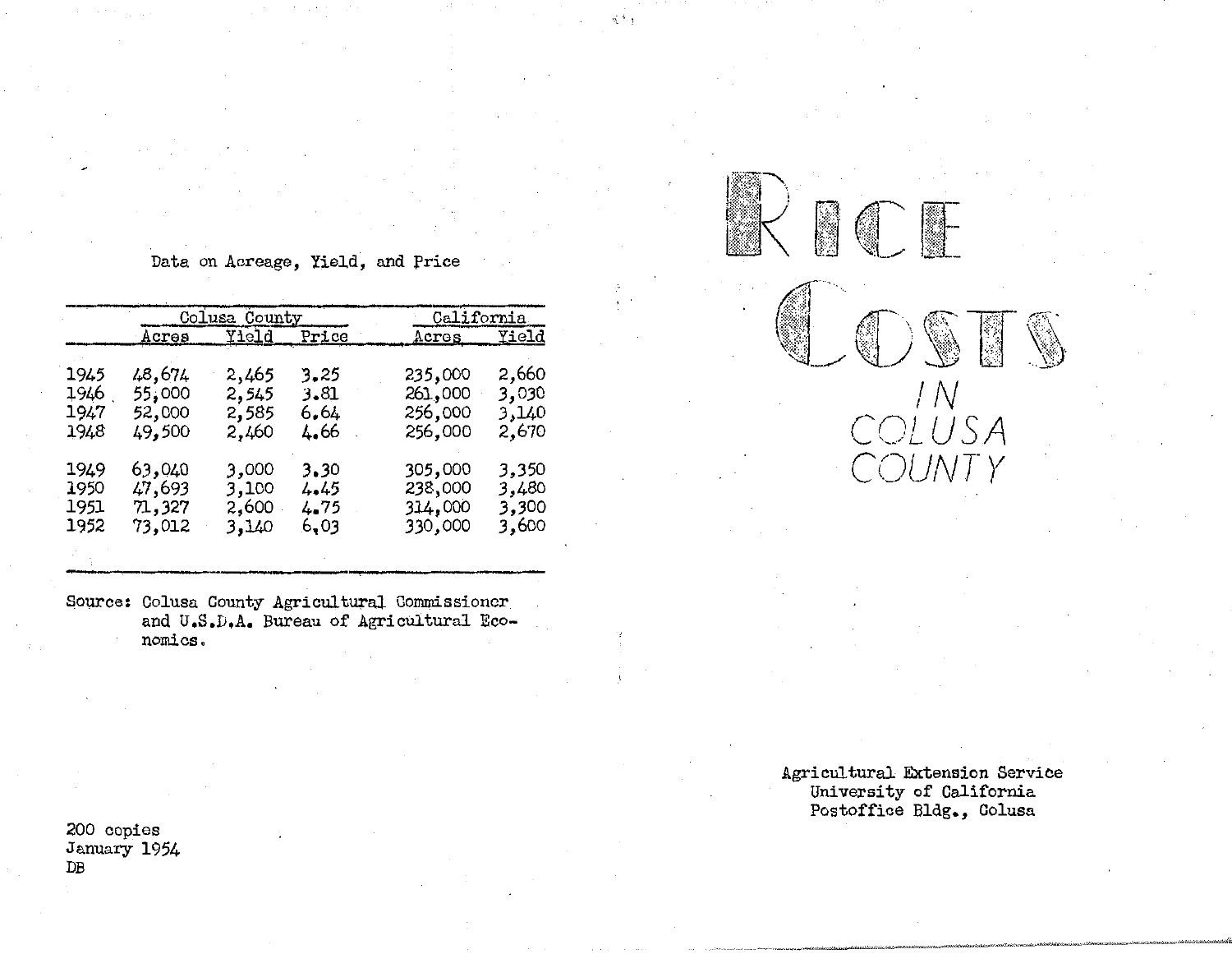#### RICE COSTS IN COLUSA COUNTY

Karl Ingebretsen, Farm Advisor Doyle Recd, Extepeion Economist

This publication is primarily for the beginner or the man contemplating rice production for the first time, and is designed to give a method of figuring production,costs. The costs given here are typical of Colusa County. However, as in all cost data, certain conditions must be assumed. Costs will vary when rice is grown under conditions other than those used in compiling this publication.

#### Size of Operation

The minimum size of operation to return a satisfactory living is about 150 acres. This will vary depending on the productive capacity of the land, the price level, and the managerial ability of the operator.

However, the amount and size of equipment which is necessary for rice production will permit one man, with a minimum of hired labor, to handle 300 acres. This same equipment will also handle up to 450 acres by using more hired labor. It is to the operator's advantage to farm as large an acreage· as possible in order to reduce the overhead per acre.

Using smaller equipment or fewer machines usually does not prove successful because jobs cannot be formed when needed, with resulting lower yields.

### Yields

Rice is Colusa County's major crop, being produced on about 75,000 acres of land in Colusa County. This is an increase of about *3* times over the prewar acreage. Most of the heavy soils of the county are adapted to rice production. Alkali prohibits production in some areas, and other crops may be more profitable on the better soils.

 $-2\pi$ 

Average yields for the county declined materially in the early 40's as less suitable land was brought into production. Yields have increased during the past few years however, due to more use of fertilizer, land leveling, and other practices. Yields for the years  $1948-52$  averaged  $2,870$  pounds per acre.

Yields of 3,500 pounds should be obtained on most of our rice land with good management.

Suggested Reading

,' "Rice Production in California" - Loren Davis California Agricultural Extension Bulletin 163-1949

"Rice Fertilization in Colusa County" - Karl H. Ingebretsen, Agricultural Extension Service - 1953

<sup>11</sup>The Rice Journal" - 006 Perdida St., New Orleans, La.

"Rice Production & Marketing in the United States" U9S.D.A• Miscellaneous Publication No. 615

"Rice Market Review" • Federal-State Market News Service, San Francisco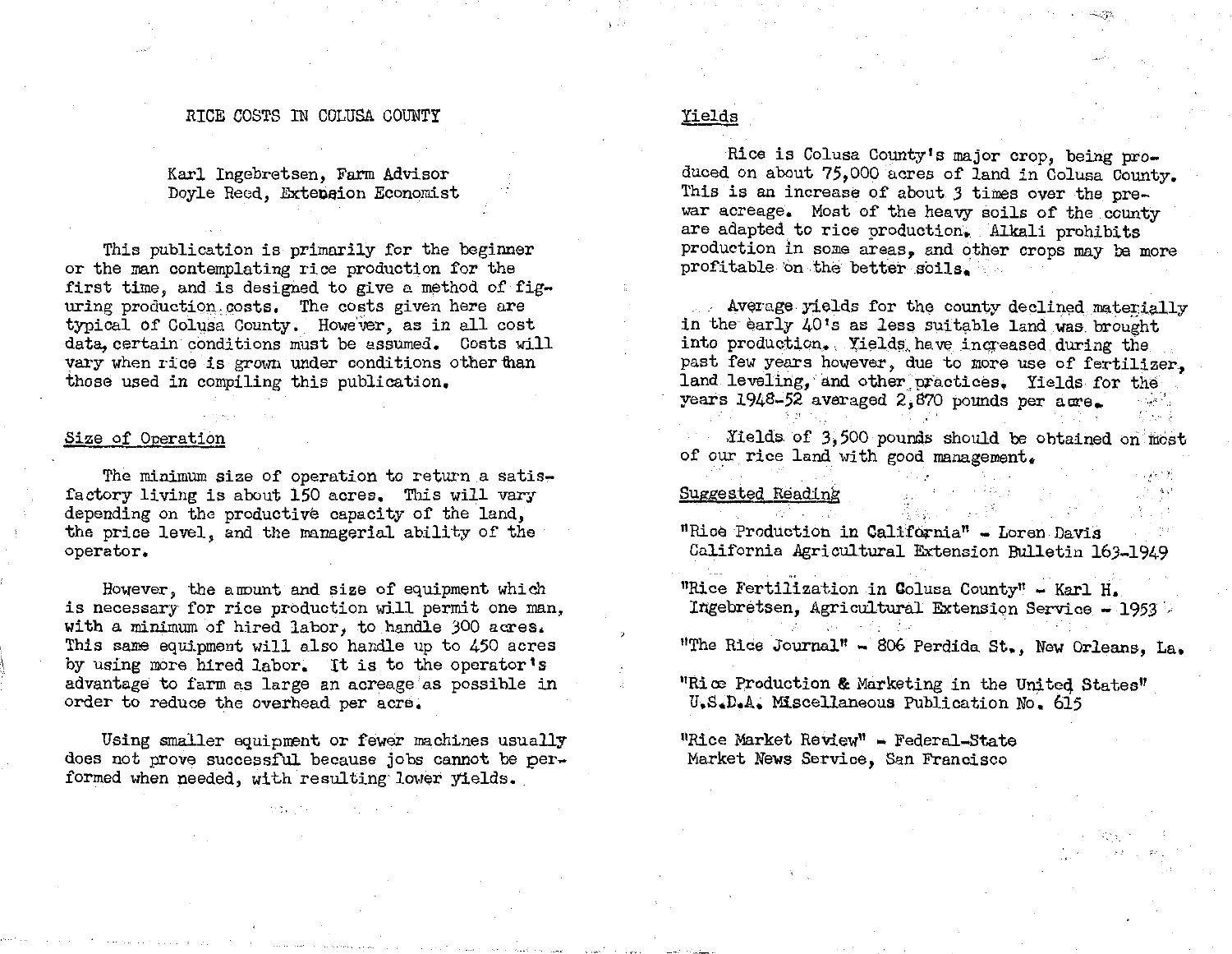#### ROTATIONS:

In all well managed farm operations there should be a planned rotation system, The purpose of this rotation in rice farming is to rest the soil, allowing it to aerate or dry out. It is also considered essential in control of some aquatic weeds. The common rotations in Colusa County are three years rice out of five, or two years out of three, If rice is the only crop grown on the land, it might be advantageous to fallow about one year out of three, The cost of the idle or fallow year should be distributed into the productive years.

The costs on the preceding page assume that rice had not been grown on the land the preceding year, thus requiring the erection of levees.

Under these conditions the second year of rice on this land would have the costs reduced by the expenses of two diskings, the floating and the checking, or a total cost per acre of.....................\$99.33

The third year or fallow year, would have a per **acre cost of about...................................** \$25.00

The next year, or the first year in rice again, we can eliminate the plowing and floating costs taken care of in the preceding or the fallow year, leaving **a** cost per acre of.............................\$104.08

The three year rotation outlined could then be followed, giving a cost per acre for the three years **of •** ••• , •.•• , • ....•••..••....•....•.•.••...•.... **. f228 .41** 

With two crops of 3500 lbs. each, or a total of  $7,000$  lbs., this gives a cost per cwt. for the three **years of ............. ..........** 

## EQUIPMENT AND INVESTMENT

For 300 acres of rice

| Machinery:                         |          |
|------------------------------------|----------|
| Crawler tractor 60-70 Drawbar H.P. | \$11,000 |
| Crawler tractor 30-40 Drawbar H.P. | 6,000    |
| Truck $1\frac{1}{2}$ ton           | 3,000    |
| Pick-up                            | 2,400    |
| Plow 10-14"                        | 1,500    |
| Disk 18'                           | 2,000    |
| Harrow, Spike Tooth 20'            | - 200    |
| Float 12'x30'                      | 150      |
| Dozer 6'                           | 1,000    |
| Bankout Wagon                      | 2,000    |
| Self-propelled harvester 2-14'     | 16,000   |
| Tools and Small Equipment          | 3,000    |
| Total Machinery                    | 48,250   |
|                                    |          |

Approximate New Cost

| Land-300 acres @ \$150 |                                                | 45,000        |
|------------------------|------------------------------------------------|---------------|
|                        | Ditches, Roads, etc. 30 acres © \$150          | 4,500         |
|                        | Total Investment\$ 97,750                      |               |
|                        | Cash costs to raise Crop @ $$58,15/A$          | <u>17,445</u> |
|                        | Total Invested before Crop Harvested \$115,195 |               |

It is desirable to have a small tractor with blade or bucket for closing checks and other odd jobs, A second  $1\frac{1}{2}$  ton truck may also be needed if hauling distance to dryer is above average.

The investment may be reduced by purchasing second-hand equipment, Good second-hand equipment is often a better buy than new equipment,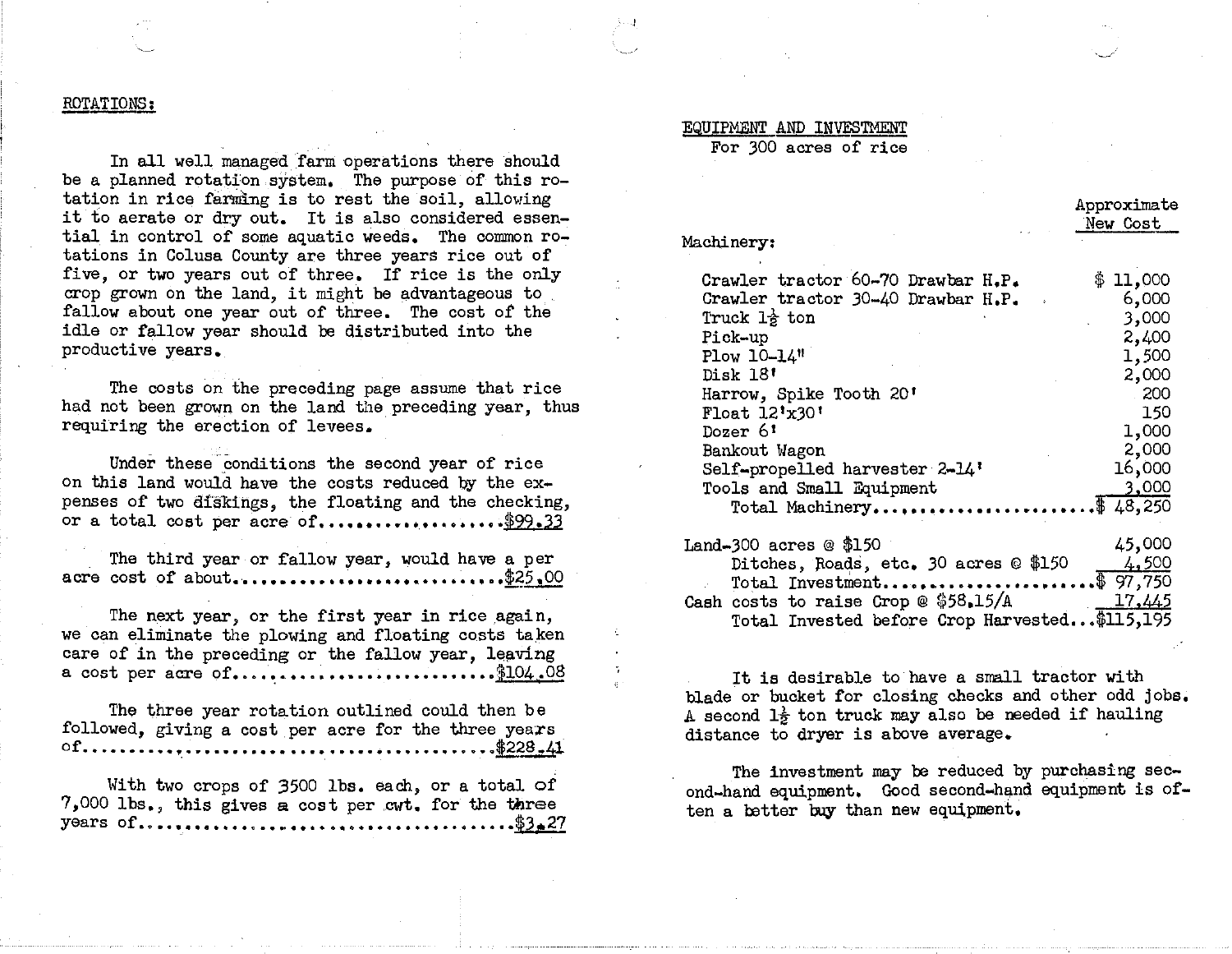SAMPLE COSTS FOR GROWING FIRST YEAR RICE OWNER - OPERATED FARM

# Based on producing 300 acres rice

Labor @ \$14\$2 per hour Yield  $-3,500$  lbs. dry paddy rice per acre  $T$ nt & Cash Cost per Acre Hours Tractor Materials Total Deprec. Cash and  $on$ per Operation, Crew and Equipment Kind | Amount | Value Acre Labor | Fouin. Contract Cost Euuin. Cultural Costs Plow: man, tractor, 10-14" plow  $\cdot$ 5 .60  $-85$ 1.45  $1.25$ Disk: 2 times: man, tractor 18' disk 1.05 1.80  $\cdot 6$  $-75$ 1.15 Float:2 times: man. tract. 12'x30' float -65 1.15  $.50$  $.50<sub>1</sub>$  $\cdot$  $.50$  $.50<sub>1</sub>$ Survey: custom  $-6<sub>2</sub>$ 3.70 Check: man. tract. (1 tract. checker hired).3  $40$ 2.70  $.30<sub>2</sub>$ Disk & harrow: man, tract., disk & harrow  $.95$ .65.  $\Delta 0$  $-55$  $\cdot$ 3 3.00 Nitrogen 60# 12.00 Fertilize: plane 9.00  $.50$ Flood:  $-5$  $.50$ Seed: plane 1.50 Seed 150# 12.00  $13.50$  $9.50$ 1.00 Irrigate  $2.0$  $2.00$ Water  $7.50$ Spray 2 times: plane  $6.00$ 2.50  $S_{\rm D1\,ay}$  $3.50$ Drain and open checks  $\cdot$ 10  $\cdot$ 10  $\cdot$ 1 Bird control: man and plane  $.60$ 1.00  $.40$  $32.00$  $52.15$ 4.85 Total cultural cost  $5 - 85$  $3.70$ 10.60 Harvest, Cost.  $\{1, 2, \ldots \}$  $2.40 -$ Combine: 2 man, 2 self propelled  $6<sub>1</sub>$  $5 - 40$ 7.80  $5 - 50$ Bankout: man, tractor, bankout wagon 2.10 1.35  $6^{\circ}$  $-85$  $1.25$ Haul to mill: man,  $1\frac{1}{2}$  ton truck .65  $1.35$ 1.00 .6  $.70$ Dry:  $38 \text{ cut}$  wet @  $35e$ 13.30 13.30  $5.53$ Storage 3500  $\text{lbs.} \otimes \$3.16$  ton  $5.53$  $7.85$  $30.08$ Total harvest cost  $7.35$ 3.95 18.83  $\overline{82.23}$  $12,70$  $32.00$ Total  $9.80$ 11.00  $29.13$ Miscellaneous Costs: 3.00 Taxes  $3.00$ Other 7.50 Interest on land \$150  $@$  5%  $7.50$  $6.00$ Tractor and equipment cost Total Miscellaneous

includes fuel, repairs and other cash costs.

108.43 \$3.10

88.23

Total Cost per Acre

Cost per cwt.

20.20

13.50

Total

Cost

per

Acre

2.70

2.95

1.65

4.00

1.60

 $.50$ 

12.00

13.50

10.50

 $6.00$ 

 $.10$ 

 $1.00$ 

 $57.00$ 

13.30

 $3.45$ 

 $2.35$ 

13.30

 $5.53$ 

37.93

94.93

 $.50$